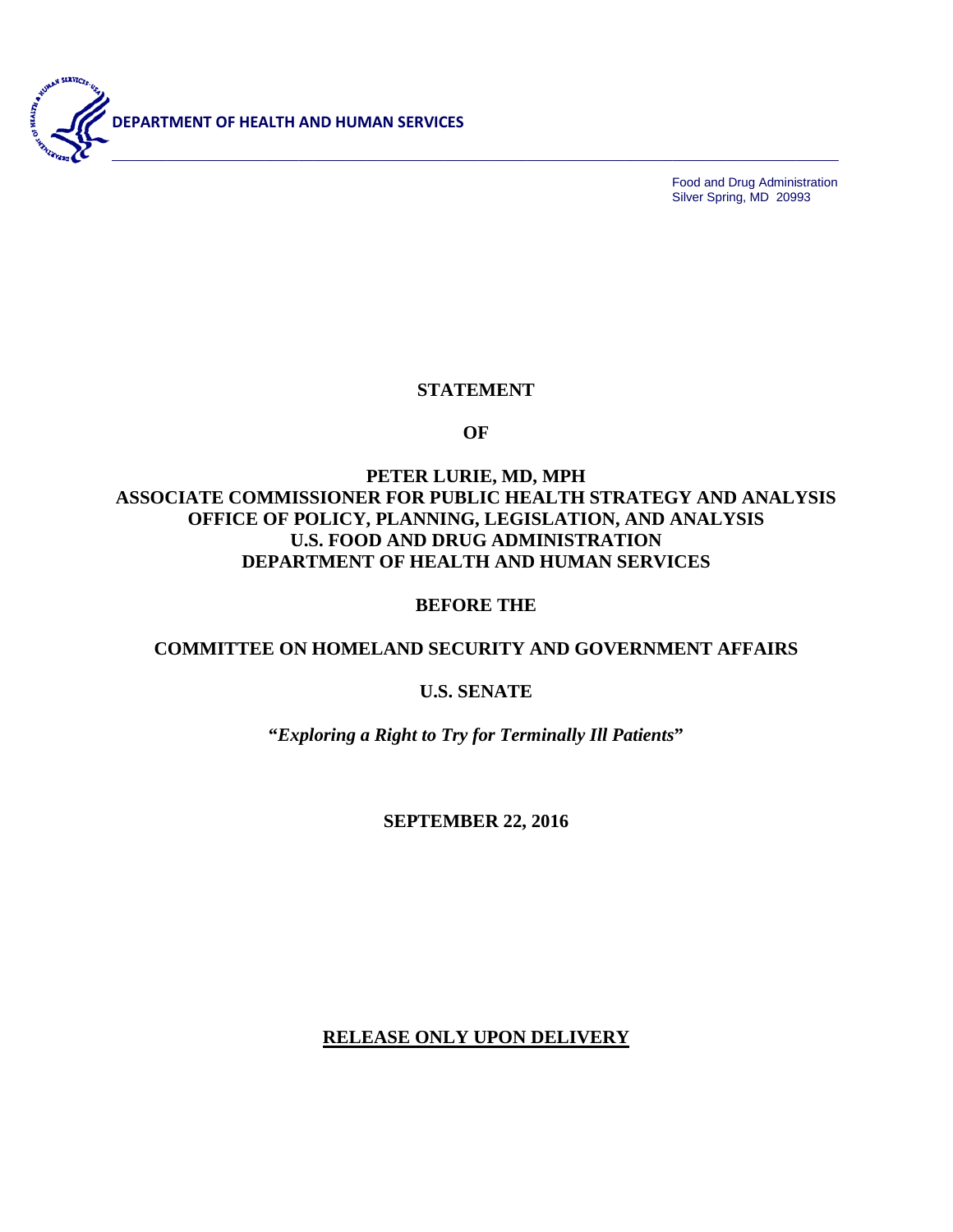## **INTRODUCTION**

Mr. Chairman, Ranking Member Carper, and Members of the Committee, I am Dr. Peter Lurie, Associate Commissioner for Public Health Strategy and Analysis at the Food and Drug Administration (FDA or the Agency), which is part of the Department of Health and Human Services (HHS). Thank you for the opportunity to be here today to discuss expanded access to investigational products

As a physician, I have personally witnessed the suffering and the dilemmas facing patients and their families when they are confronted with serious or life-threatening conditions and limited treatment options. Having exhausted other treatments, they may wish to turn to investigational products. Prior to approval, Investigational new drugs undergo clinical trials to assess whether they can be used safely and deliver efficacious results for a particular indication in humans. FDA recognizes that, in many instances, patients with life-threatening diseases are more willing to accept the risk associated with investigational products than other patients, especially if they have no other available options.

That is why, for over two decades, FDA has had in place a system to help patients gain access to investigational products, and FDA has authorized more than 99 percent of requests between  $2010-2015$  $2010-2015$  $2010-2015$ .<sup>1</sup> To be clear: the best way to hasten access to safe and effective products for the largest number of patients is through the clinical trial process. Enrollment in clinical trials helps to ensure adequate protection for patients and leads to the collection of vital data that could eventually result in FDA approval of the investigational product. Once approval is secured, all patients with the condition may receive it, and much wider availability is almost certain to ensue.

Nonetheless, FDA recognizes that there are circumstances when patients with serious or lifethreatening conditions and no comparable or satisfactory alternative therapy are not eligible for a clinical trial, either because of where they live, their age, or some other disqualifying factor. These patients may consider seeking access to investigational drugs, and FDA's expanded access program is intended to serve them.

To qualify for the program, the patient's treating physician must determine that the patient has a serious or life-threatening condition and no comparable or satisfactory alternative therapy. The physician then approaches the pharmaceutical company to ask for its agreement that it will provide the drug being sought. The company has the right to approve or disapprove the physician's request. If the company agrees to the physician's request, the physician can then apply to FDA for permission to proceed. Should they do so, they are highly likely to be allowed to proceed. As shown in the chart below, FDA has authorized more than 99 percent (7110/7176) of single patient expanded access Investigational New Drug (IND) requests received in Fiscal Years 2010-2015. Emergency requests are usually granted immediately over the phone and non-

<span id="page-1-0"></span><sup>&</sup>lt;sup>1</sup> FDA has multiple expanded access programs for investigational drugs and devices: single patient INDs and protocols (including emergency applications), intermediate size INDs and protocols and treatment INDs and protocols for widespread use; and – for devices – emergency use, compassionate use, and treatment use (*http://www.fda.gov/MedicalDevices/DeviceRegulationandGuidance/HowtoMarketYourDevice/InvestigationalDevic eExemptionIDE/ucm051345.htm*). There are far more applications for single patient INDs and protocols, and they are the focus of this testimony.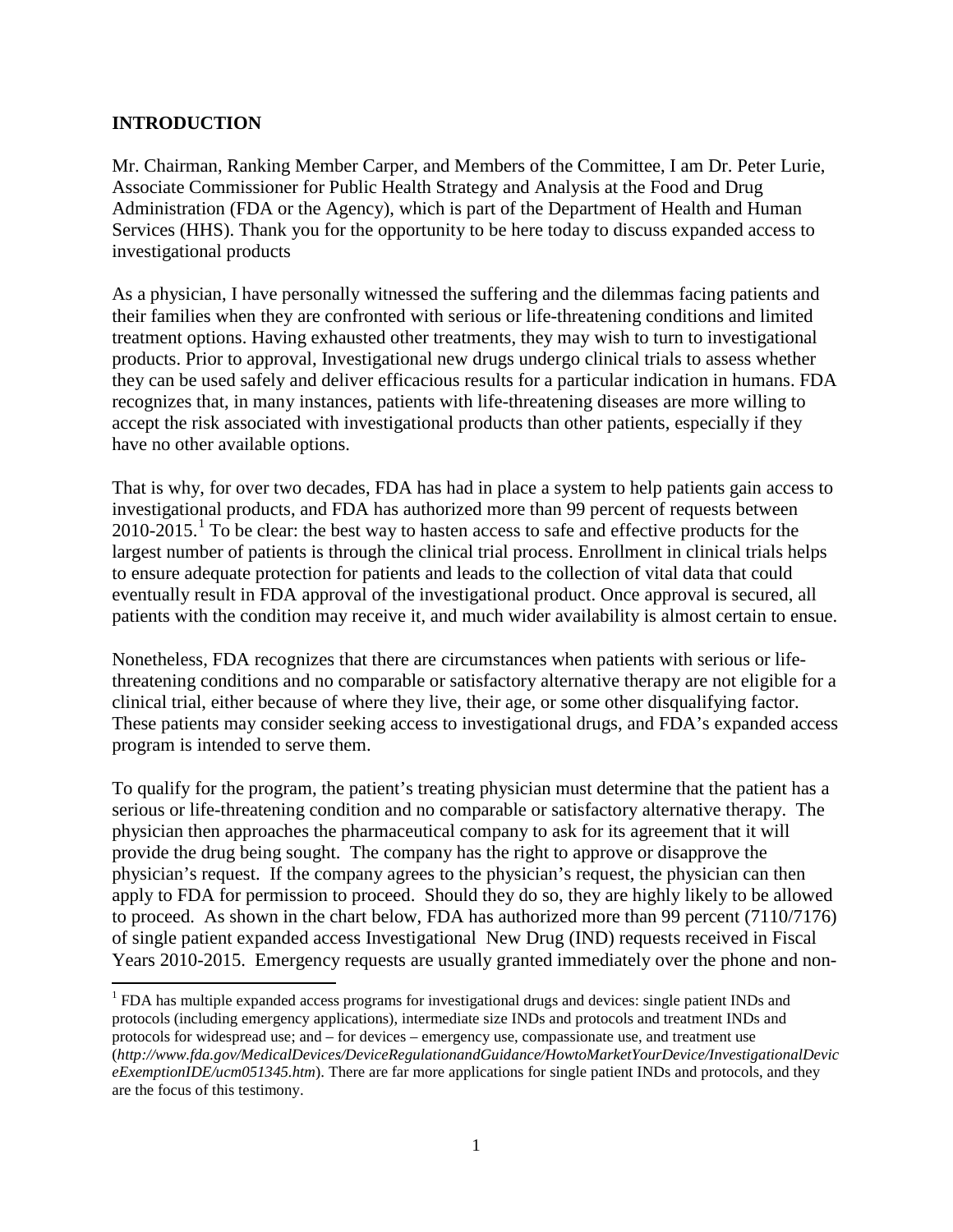

emergencies are processed in a median of four days. The treating physician is then responsible for obtaining informed consent from the patient and approval from an ethics committee before administering the drug.

Data include emergency and non-emergency single patient IND submissions.

CBER = Center for Biologics Evaluation and Research; CDER = Center for Drug Evaluation and Research \*For FY 10 and FY 11, the reporting period was October 13 through October 12 of the following year**.** *Source:<http://www.fda.gov/downloads/NewsEvents/PublicHealthFocus/ExpandedAccessCompassionateUse/UCM471305.pdf>*

Access to investigational products requires the active cooperation of the treating physician, industry and FDA in order to be successful. In particular, the company developing the investigational product must be willing to provide it – FDA cannot force a company to manufacture a product or to make a product available. Companies might have their own reasons to turn down requests for their investigational products, including their desire to maintain their clinical development program or simply because they have not produced enough of the product.

Based on information available, it appears that pharmaceutical companies turn down considerably more applications from physicians than does the Agency. For example, one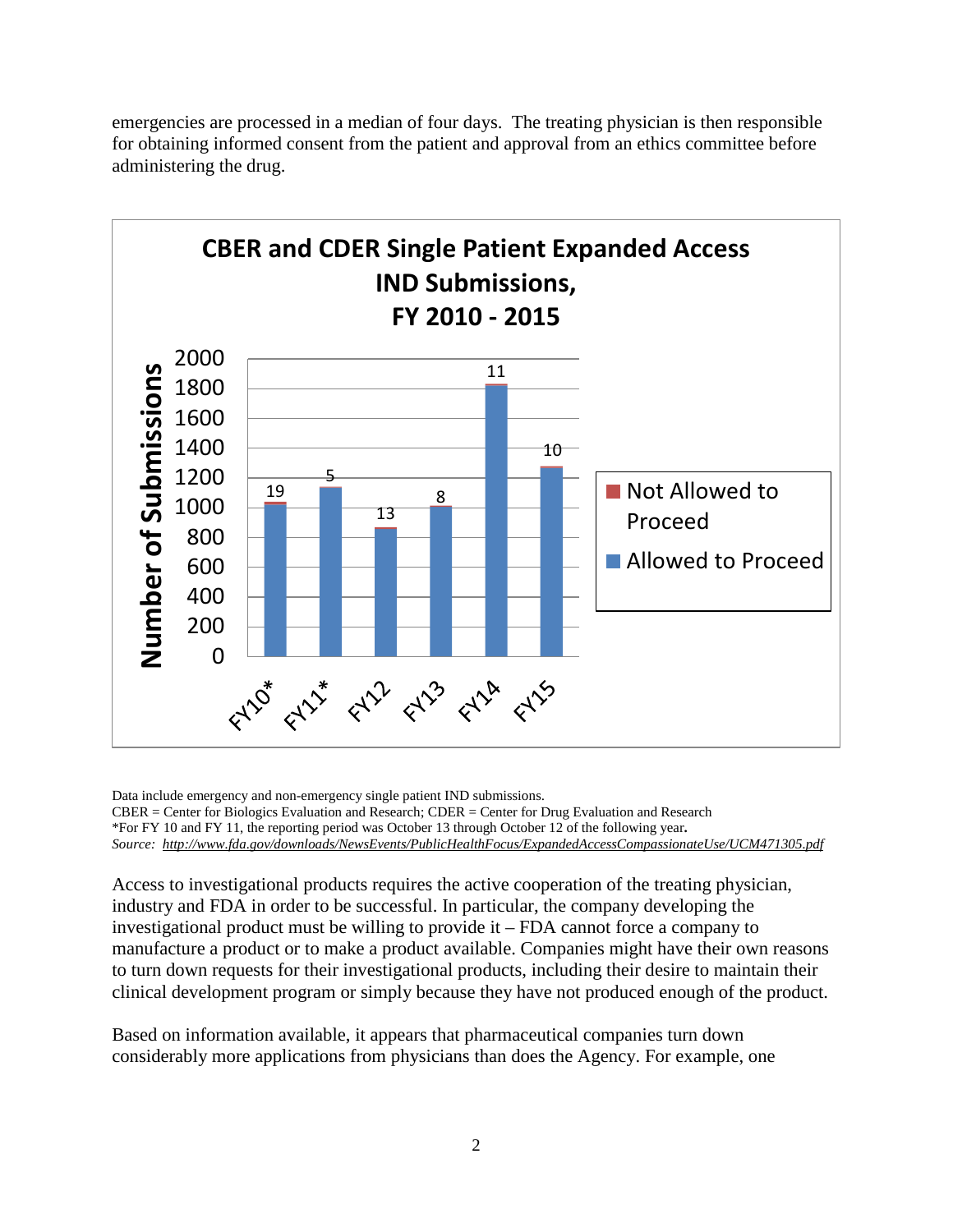company indicated that it had turned down 98 of 160 applications for a single drug in a six-month period.<sup>[2](#page-3-0)</sup> Another company reportedly turned down "hundreds" of applications for its drug over two years.<sup>[3](#page-3-1)</sup> In contrast, over six years, FDA has put on clinical hold 66 applications from the thousands it has received.

With regard to investigational medical devices, FDA also has a process in place for responding to requests for expanded access to these products as. Since 2012, we have approved more than 98 percent of these requests. In 2015, FDA approved 99 percent<sup>[4](#page-3-2)</sup> of expanded access requests received under an Investigational Device Exemption. Unlike drugs and biologics, emergency use of investigational devices does not require prior authorization from FDA, as long as certain criteria are met, such as submitting a report of the emergency use within five working days from the time the sponsor learns of the use.

Since the expanded access program began, FDA has worked to improve it. FDA established an expedited telephone process for daytime and after-hours emergency requests for expanded access, and revamped the regulations regarding expanded access to investigational drugs to make the process and responsibilities of physicians more clear and concise. More recently, in response to feedback from physicians that completing the two expanded access forms was timeconsuming, in June 2016, FDA released a single new form (FDA form 3926) for individual patient expanded access. This form is estimated to take 45 minutes to complete and requires just one attachment (the previous one required up to eight). Along with the new form, we released step-by-step instructions on how to complete it. We also released a Questions and Answers guidance that explains what expanded access is, when and how to request expanded access, and the type of information that should be included in requests. At the same time, we released a third guidance that explains the regulations regarding when and how patients may be charged for investigational drugs, notably that the sponsor may recover only its direct costs associated with making the drug available to the patient. Simultaneously, FDA revamped its expanded access website and produced Fact Sheets for physicians and patients. Almost immediately, physicians began to take advantage of the new form. In addition to web pages directed specifically toward patients, physicians and industry, FDA has staff available to assist physicians and patients in understanding how to apply for expanded access.

However, even patients with serious or life-threatening diseases and conditions require protection from unnecessary risks, particularly as, in general, the products they are seeking through expanded access are unapproved – and may never be approved. Moreover, FDA is concerned about the ability of unscrupulous individuals to exploit such desperate patients. Thus, with every request, FDA must determine that the potential patient benefit from the

<span id="page-3-0"></span><sup>2</sup> Caplan AL, Ray A. The ethical challenges of compassionate use. *Journal of the American Medical Association* 2016;315:979-80. <sup>3</sup> Usdin S. How Chimerix, FDA grappled with providing compassionate access to Josh Hardy. *BioCentury on* 

<span id="page-3-1"></span>*BioBusiness*, March 31, 2014. Available at*: http://www.biocentury.com/biotech-pharma-news/regulation/2014-03- 31/how-chimerix-fda-grappled-with-providing-compassionate-access-to-josh-hardy-a7* (accessed September 11, 2016).

<span id="page-3-2"></span> $499.04\%$  of 208 evaluable submissions received. More information is available on this website: *http://www.fda.gov/MedicalDevices/DeviceRegulationandGuidance/HowtoMarketYourDevice/InvestigationalDevic eExemptionIDE/ucm051345.htm.*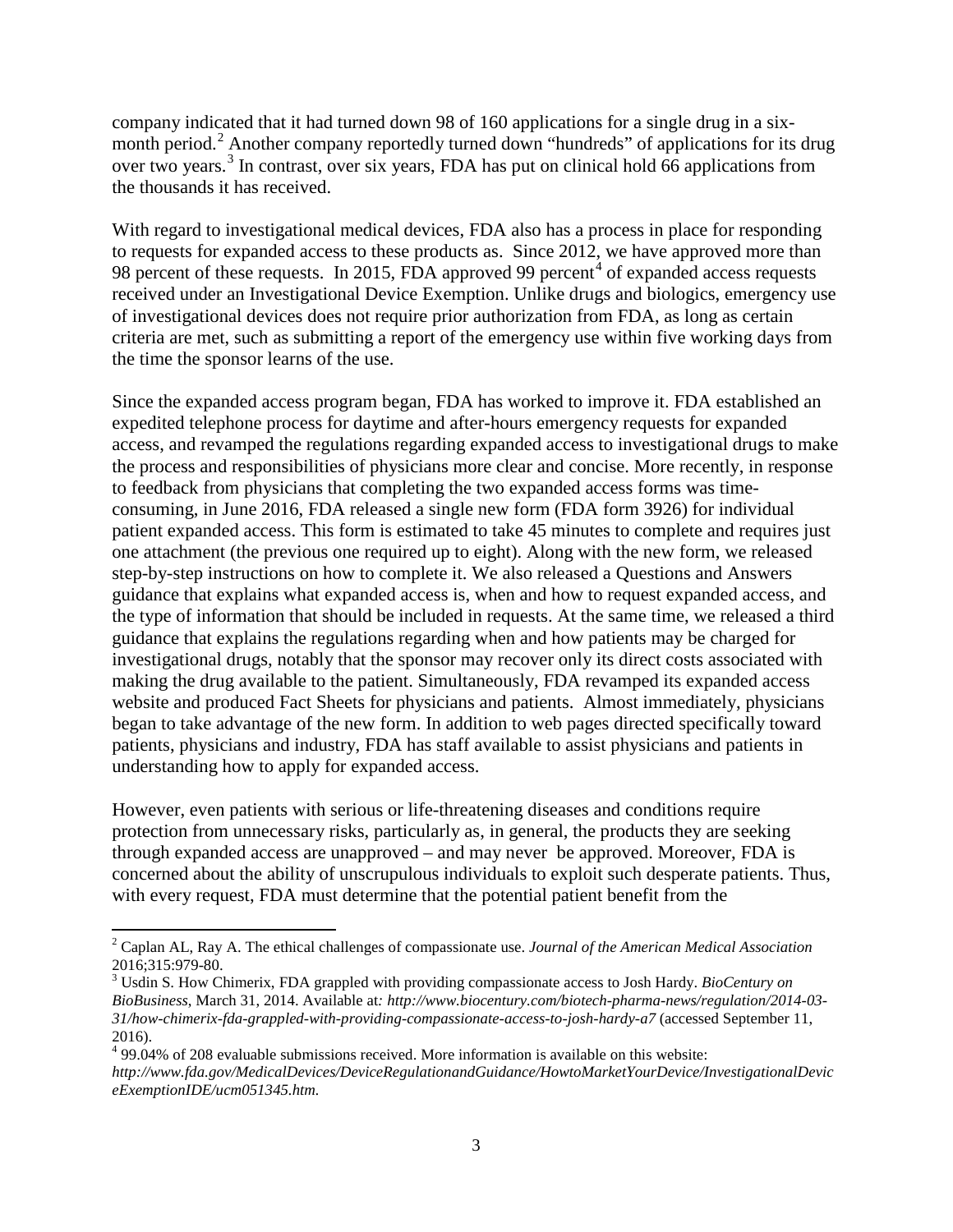investigational drug justifies the potential risks and that the potential risks are not unreasonable in the context of the disease or condition to be treated. For this reason, even as it permits more than 99 percent of applications to proceed, FDA makes meaningful changes in 11 percent of expanded access IND applications to help ensure patient safety, including changes in dosing, safety monitoring, and informed consent.

While we welcome suggestions that might improve the expanded access process, we would caution against any changes that would reduce FDA's role in expanded access or that might undermine the crucial clinical trial development process. As noted, enrollment in clinical trials remains the best option for patients wishing to gain access to investigational medical products as it assures adequate protection for patients and leads to the collection of data that could eventually result in FDA approval of the investigational therapy and thus widespread availability. Criticism that effective therapies are being kept from Americans is unfounded; FDA is committed to new drug development. In 2014, consistent with a trend that has been in place for many years, 60 percent of new molecular entities were approved in the United States before any other country.<sup>[5](#page-4-0)</sup> In calendar year 2015, FDA approved 45 new molecular entity drugs. About 47 percent of these drugs were approved to treat rare or "orphan" diseases that affect 200,000 or fewer Americans.

It is therefore critical that we maintain and not undermine the clinical trials process that has served Americans so well. Most fundamentally, the Agency is concerned that some legislative proposals could undermine FDA's ability to protect and promote the public health through science-based regulation of drugs and devices. FDA's expanded access process strikes a careful balance between helping to facilitate patient access to investigational therapies, while providing patients with appropriate human subject protections and preventing interference with the product's development program. Upsetting this balance has the potential to expose patients to unreasonable risks and stymie the development of medical products that could benefit us all. Notably, FDA often has safety information unavailable to the public that is an important consideration in these decisions.

Finally, prohibiting the Agency from reviewing adverse events that occur in expanded access use would be detrimental and raise significant ethical issues. Given that the Agency is charged with assessing the safety and effectiveness of medical products, the Agency cannot ignore valid scientific information. Of course, the Agency understands that adverse events that arise during expanded access use must be interpreted with caution. However, over the last decade, spanning almost 11,000 expanded access requests, there were only two instances in which a clinical hold was placed on commercial drug development due to adverse events occurring under expanded access INDs or protocols. In both instances, the development of the drugs continued after issues were addressed and the holds were lifted. FDA also recently published a guidance entitled *Expanded Access to Investigational Drugs for Treatment Use –Questions and Answers.* This guidance makes clear that the Agency understands that expanded access is a very particular context (sicker patients, multiple illnesses, concurrent medications, etc.) and that FDA takes that context into account when interpreting adverse events.

<span id="page-4-0"></span> <sup>5</sup> Scrip Magazine (1982 -2006), Pharmaprojects/Citeline Pharma R&D Annual Review (2007 -2014).